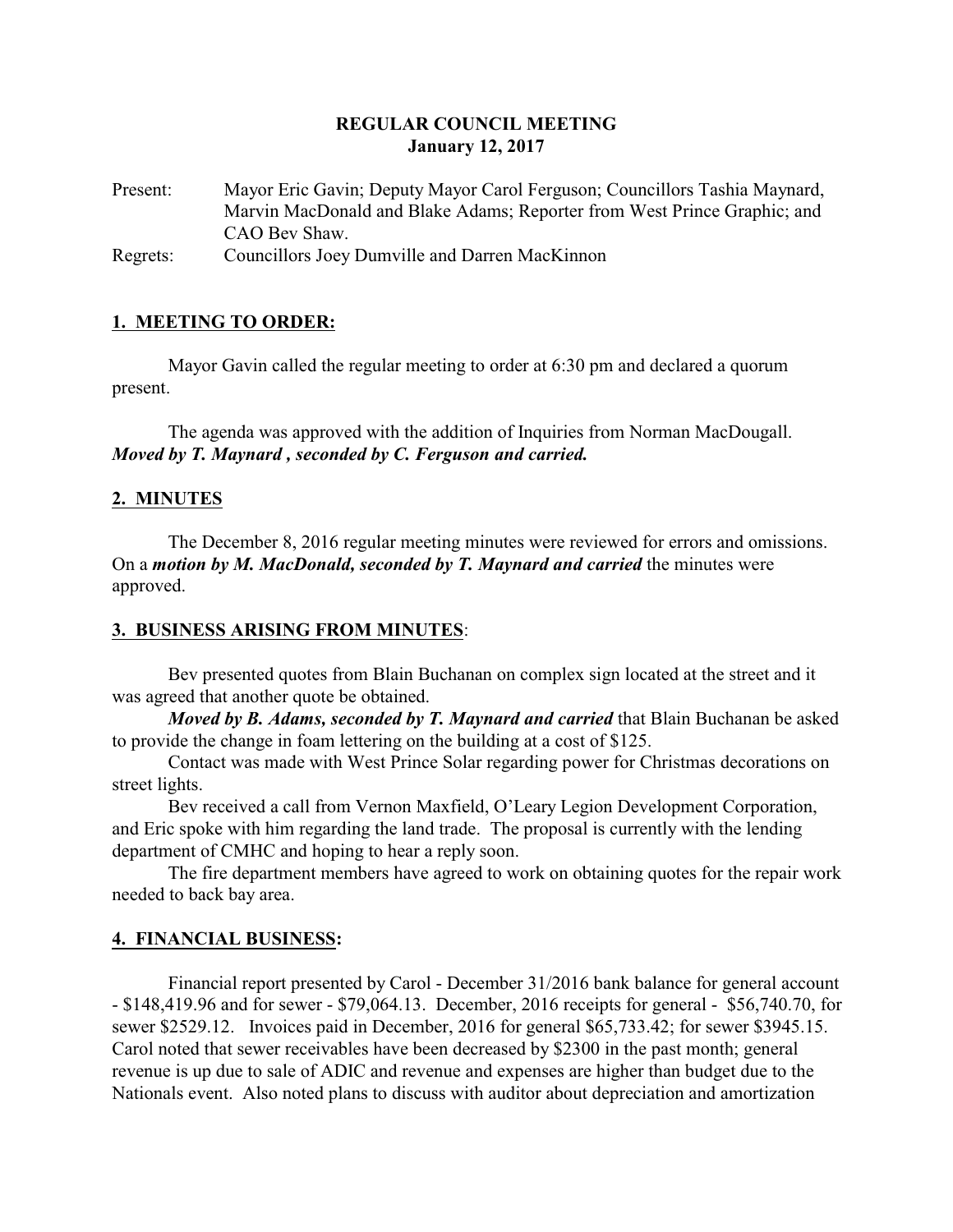items. Income statement with budget, general ledger bank and cash account statement, accounts payable and receivable report and balance sheet circulated to Council. Financial report was approved on a *motion by T. Maynard, seconded by B. Adams and carried*.

Carol advised that she approved paying an advertising bill for \$28.50 for the senior care facility committee.

#### **5. NEW BUSINESS**

RCMP Sgt. Gill attended the meeting and reviewed the monthly report stating members responded to 16 calls for service. Three check stops conducted in O'Leary and two foot patrols at the rink and three at the town office.

Also a letter received from C/Supt. Joanne Crampton in response to Eric's letter regarding fine revenue. Bev reported speaking to Alberton and Tignish and their fine revenue is down about 50% as well. The Court Office said that if the officer wrote on the ticket "at or near O'Leary" then O'Leary would receive the revenue even if the offense took place outside O'Leary boundaries.

Sgt. Gill discussed priorities with Council members.

*A. Mayor's report* - Eric reported attending the senior care facility meeting, the Levee, and the funding announcement at the Rodd.

*B. Administrator's report -* Bev reported that sewer project loan documents were finalized and that discussion held with CN tenants on liability insurance. Also attended the CWWF information session in Charlottetown this past Tuesday. Development permit issued to Warren Ellis for demolition of house and outbuildings on Willow Ave. Overtime for Bev currently at 16.5 hours with 1 week vacation time left; Dale has 23 hours overtime and has 1 week vacation left.

Carol recommended that Faye MacWilliams, Administrative Assistant, be a designated signing officer in Bev's absence, if required. Bev to arrange for documents to be signed.

### *C. Reports from Departments*

*Streets & sidewalks* - Tashia mentioned that at times sidewalks are icy but Dale is keeping them salted.

*Fire Department -* Marvin reviewed report from new Chief Ron Phillips. Other new executive members include Jason Greenan as Deputy Chief, Davis Gallant as Captain # 1, Blain Buchanan as Captain  $# 2$ , Jaron Harris as Lieutenant  $# 1$  and Kevin Arsenault as Lieutenant  $# 2$ . Department members responded to a recent call where a vehicle accident resulted in the death of one of the passengers - members were debriefed. Two other vehicle collisions and a tree on power line call and one false alarm occurred during the month. Marvin stated that it is not law in the use of sirens when members attend calls in the middle of the night and is more a personal preference for certain people. Council agreed that a gift be sent to Donnie Ellis' family due to his recent death and that he was a dedicated firefighter for 36 years. Tashia agreed to do the legwork on design of gift. *Moved by B. Adams, seconded by C. Ferguson and carried* that the gift to Donnie's family be approximately \$150.

*Development* - Blake commented that most of his report has been previously discussed. Attendance at the senior care facility committee open house held Jan. 11<sup>th</sup> was good and the group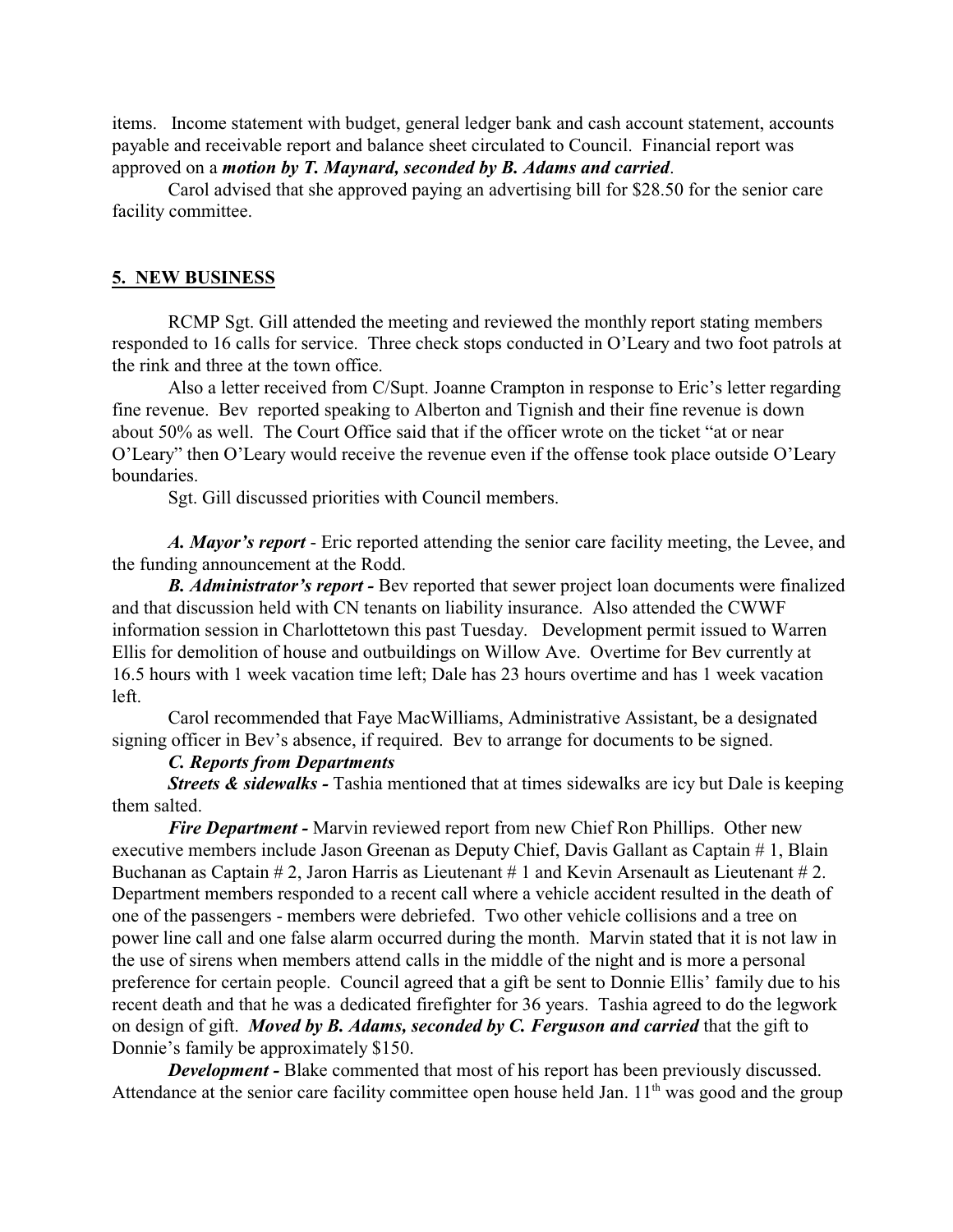is working toward a cooperative project. The committee has started their business plan. The announcement at the Rodd yesterday was very optimistic with an overhaul to the hotel, the water park and campground and discussions on costs are ongoing regarding the strip mall.

*Recreation -* Jeff's recreation report was circulated to Council. Updates provided on 55+ Games, Winter Carnival and Under 18 Softball events. Applications for summer staffing grants have been submitted and the levee was a great success.

*Properties -* not available.

**Sanitation -** Eric reported that new lines have been completed on CWWF sewer project except for on Harper's property. Reinstatement of grounds will take place in the spring or early summer of 2017. The auto dialer alarm system for the lift station has been installed but not operational as waiting for training by installer. New lateral line installed at John Phillips property on Maple ST.

*D. Honorarium eligibility - Moved by B. Adams, seconded by C. Ferguson and carried* that 75% of all council meetings, including special meetings, must be attended to be eligible for full honorarium; at least 50% of all meetings, including special meetings, must be attended to be eligible for prorated honorarium; and if 50% of all meetings, including special meetings, are not attended councillor would not be eligible for any honorarium. In cases of leave requests for sickness or medical reasons, Council will use their discretion on a per case basis as to whether honorarium would be affected by the absence.

### *E. Easement discussions if necessary -*

*F. Washroom renovations -* Council agreed that complex washrooms need some updates and improvements. Bev to have new fixtures installed, new flooring and baseboard in two main washrooms.

*G. Hospital Foundation donation* - *Moved by M. MacDonald, seconded by T. Maynard and carried* that \$1000 donation be made to Community Hospital Foundation from 2016 funds as approved by email survey of Council held before the end of 2016.

#### *H. Other business & correspondence:*

- Letter received from Hon. Robert Henderson regarding Provincial bid to host the 2023 Canada Winter Games.

- Discussion on Norman MacDougall inquiries to be held during in camera session.

### *6.* **COMMITTEE OF THE WHOLE**

*Moved by B. Adams, seconded by M. MacDonald and carried* that Council adjourn to committee of the whole session at 7:40 pm.

*Moved by B. Adams, seconded by T. Maynard and carried* that regular meeting reconvene at 8:40 pm.

# *Results from Committee of the Whole*

*Moved by Blake Adams, seconded by Tashia Maynard and carried that application be made to* Island Regulatory and Appeals Commission to gain legal easement to PID #43612, property owned by Rhonda Harper, due to location of sewer main on that property and the necessity of replacing the main line and performing ongoing maintenance to sewer line.